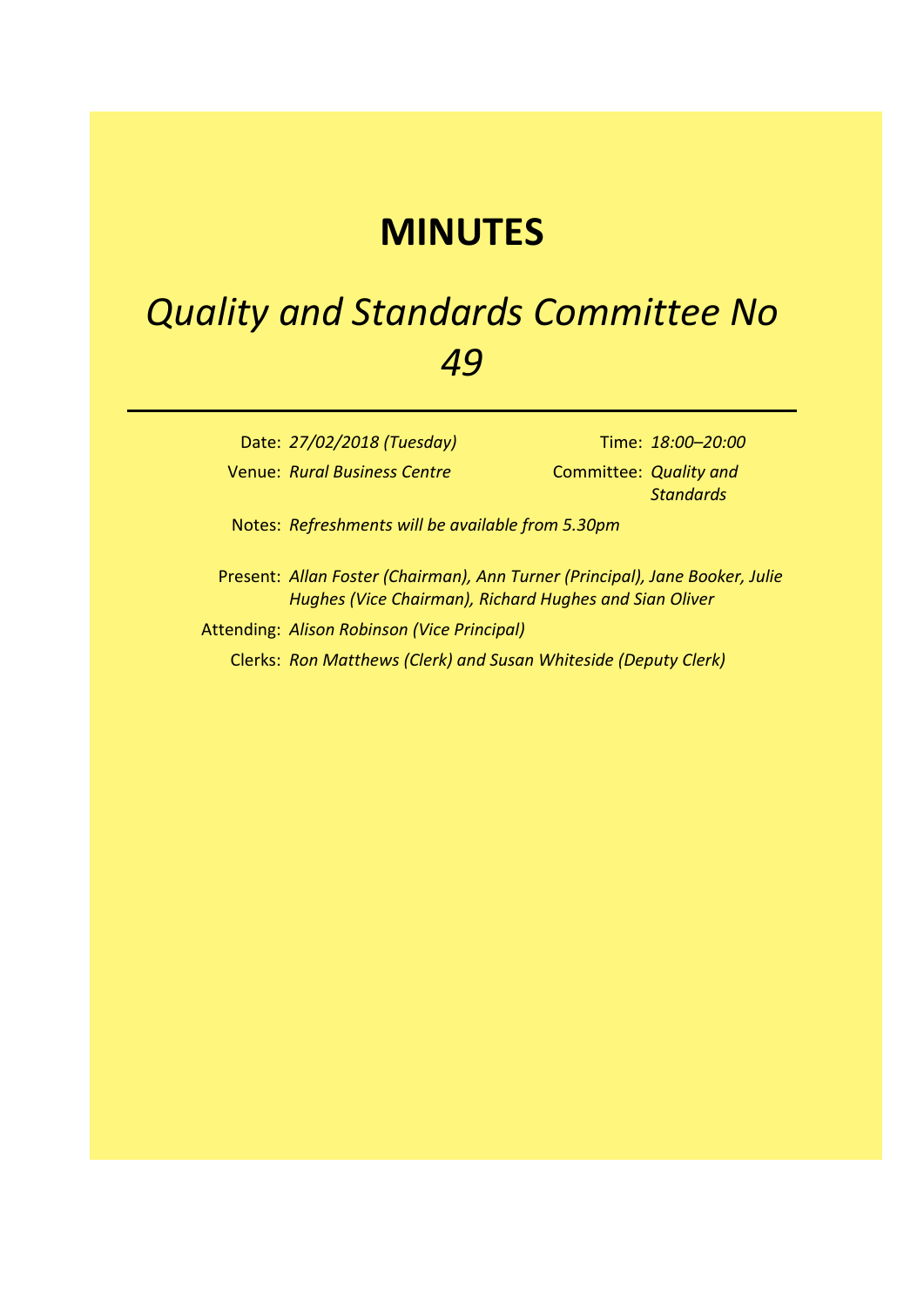## *Public* Minutes

| Item number:<br>(and category) | Item description:                                                                                                                                                                                                                                                                                                        |
|--------------------------------|--------------------------------------------------------------------------------------------------------------------------------------------------------------------------------------------------------------------------------------------------------------------------------------------------------------------------|
| 01.18<br><b>Decision</b>       | <b>Attendance of College Staff</b>                                                                                                                                                                                                                                                                                       |
|                                | Section 8.2 of the current Constitution and Terms of Reference for the Quality and<br><b>Standards Committee states:</b>                                                                                                                                                                                                 |
|                                | "Consultants or members of staff may attend meetings by invitation in an advisory<br>capacity".                                                                                                                                                                                                                          |
|                                | <b>Resolved:</b>                                                                                                                                                                                                                                                                                                         |
|                                | That College Management staff attend the meeting.                                                                                                                                                                                                                                                                        |
| 02.18<br>Record                | <b>Apologies for Absence</b>                                                                                                                                                                                                                                                                                             |
|                                | Apologies for absence were received from Julie Hughes, Richard Hughes and Sian<br>Oliver.                                                                                                                                                                                                                                |
|                                | Members discussed options around remote attendance at meetings. The Clerk<br>would look into this further.                                                                                                                                                                                                               |
| 03.18<br><b>Decision</b>       | <b>Minutes of Previous Meeting</b>                                                                                                                                                                                                                                                                                       |
|                                | The public and confidential minutes of meeting number 48 held on Tuesday 14<br>November 2017, which were published on the Extranet, were signed and agreed as a<br>true and correct record of the meeting.                                                                                                               |
| 04.18<br>Record                | <b>Declarations of Interests</b>                                                                                                                                                                                                                                                                                         |
|                                | There were no declarations of interest made in respect of items on the public<br>agenda.                                                                                                                                                                                                                                 |
| 05.18<br><b>Decision</b>       | <b>Strategic Plan Progress Report</b>                                                                                                                                                                                                                                                                                    |
|                                | Quality and Standards Committee gave consideration to the Strategic Plan Progress<br>Report for 2017 / 2018.                                                                                                                                                                                                             |
|                                | We will continue to build and enhance our brand and reputation for excellence<br>within the land-based and sports sectors.                                                                                                                                                                                               |
|                                | The key performance indicators linked to research targets. These were being met and<br>showed an upward trend from the previous year.                                                                                                                                                                                    |
|                                | We will provide an outstanding teaching & learning experience<br>Lesson observations were being undertaken with good results in terms of numbers of<br>Good and Outstanding lessons observed. The number completed was lower than the<br>previous year due to a new framework, which was explained in detail to members. |
|                                | We will create opportunities for all to succeed<br>The key performance indicators were around retention and attendance data and<br>targets were being met and exceeded for HE and FE. The apprenticeship success                                                                                                         |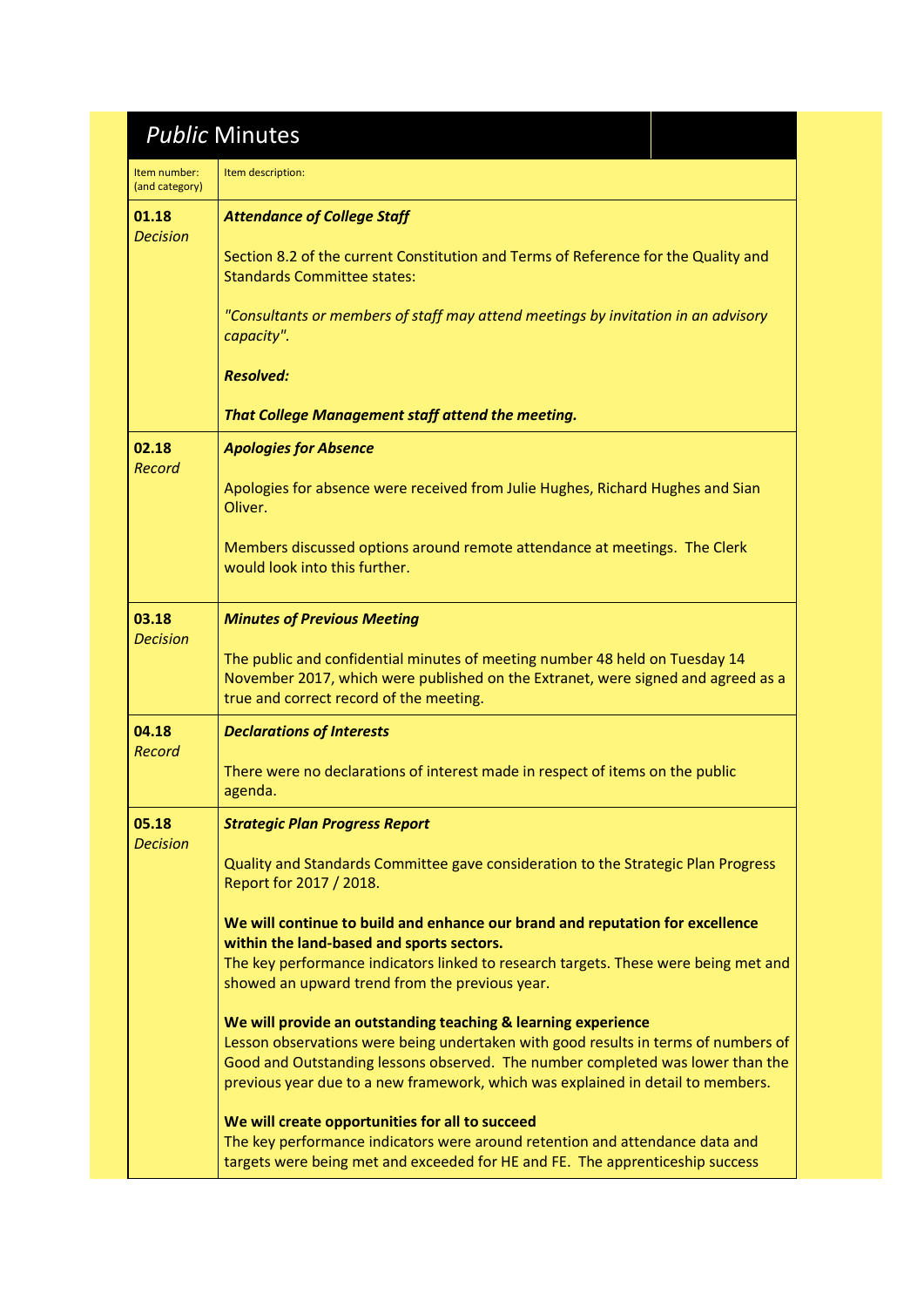figures recorded under 'Employer Responsive' fell short of target in some categories. Members received assurance that this was a timing issue and not a downward trend. Targets for timely achievement were aspirational and significantly higher than national average. Best case scenario indicated that targets would be missed in some areas of apprenticeship provision meaning the overall target would be narrowly missed. In response to member challenge, it was clarified the lead for the area had agreed the targets and saw them as a management tool in the drive to bring up timely success rates and that they were achievable in the near future.

Further detail around the key performance indicators would be picked up later in the meeting as items were given consideration.

## **Resolved:**

**That the Strategic Plan Report be received.**

*In Year Performance Data Further Education*

**06.18** *Decision*

> Quality & Standards Committee gave consideration to the In Year FE Performance Report 2017 / 2018.

The report provided information on, attendance, retention and performance, and outlined strengths, actions taken and their impact along with further actions planned and their expected impact. There was also information on staff support and promotion of equality, diversity and inclusion in the FE curriculum delivery.

The Vice Principal spoke to the report and Quality & Standards Committee asked questions on aspects detailed below.

Members were pleased to note that attendance was at high levels, 97% across all Centres, and the improvement at Croxteth continued at 95%. Attendance at maths and English classes was only slightly lower and was closely monitored. Retention averaged at 98% across all Centres and punctuality was 99%.

key areas for improvement were highlighted:

Improvement in high grade achievement in Equine, Arboriculture and Agriculture. Ongoing monitoring of attendance and performance of functional skills and GCSEs especially maths.

Closing of gaps between 19plus achievement in Greenspace, Sport and Equine Preston.

Review of work experience through the funded 'Challenge Project' to pilot the new T levels.

Review the access (exam) arrangements for students with learning difficulties and disabilities.

Members noted a shift from EDEXCEL (BTEC) qualifications to City and Guilds qualifications, which were preferred by employers. Movement to City & Guilds had improved staff morale and workloads in a number of areas. In response to questions further details on these was presented with members being informed on end point assessments for both practical and theory making it a different learning experience from the Btecs with their opportunities for repeated work submissions.

Engagement with land-based and regional management continued and staff training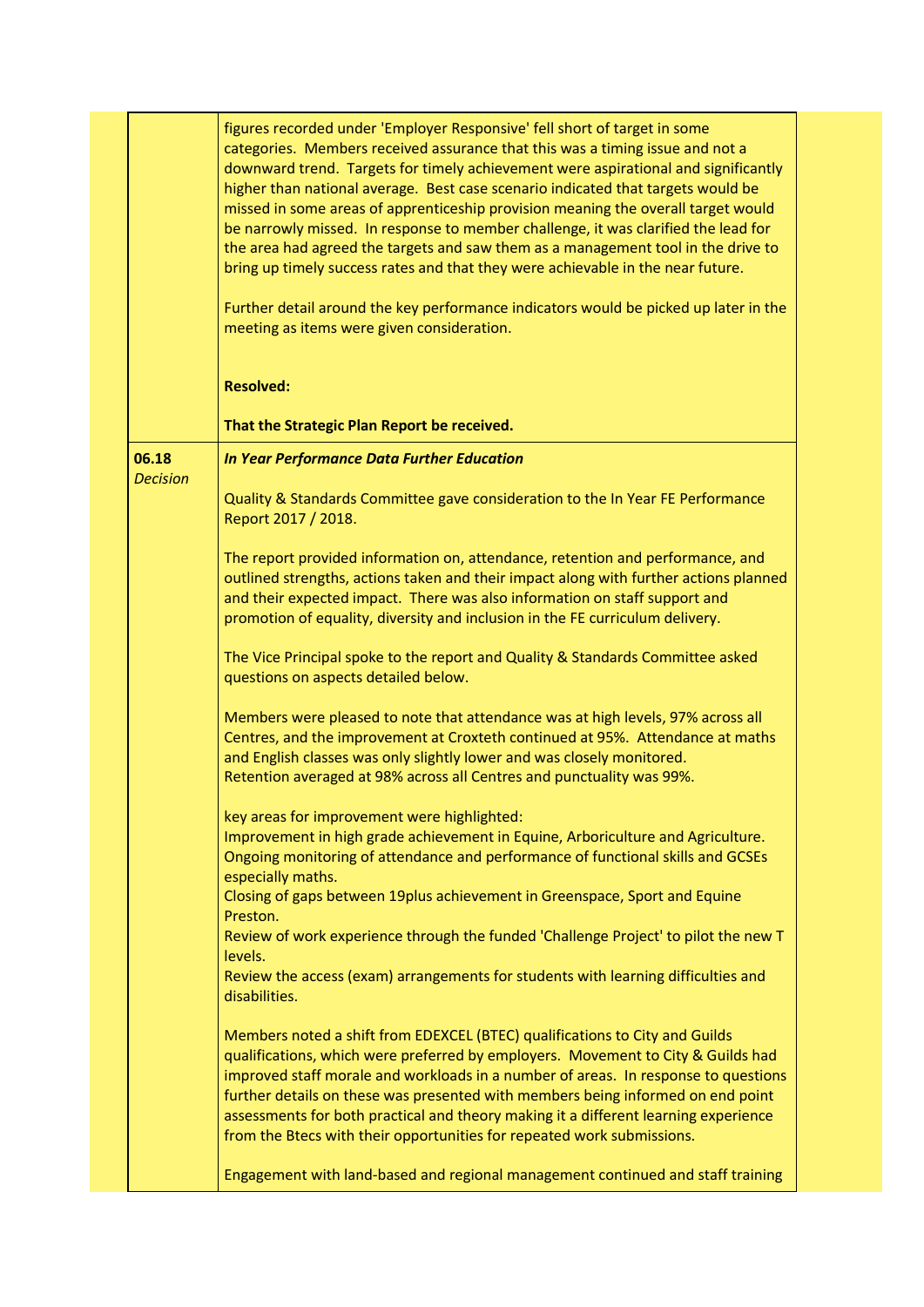|                          | was being rolled out as College prepared for the new technical qualifications.<br>Myerscough had taken the opportunity to take part in the funded 'Challenge Project,'<br>which piloted extended work placements in preparation for the T level qualifications.<br>The project was challenging in terms of bureaucracy but had enabled Myerscough to<br>have input into policy prior to roll out. |
|--------------------------|---------------------------------------------------------------------------------------------------------------------------------------------------------------------------------------------------------------------------------------------------------------------------------------------------------------------------------------------------------------------------------------------------|
|                          | The Governor Training Day would include a policy overview that would provide more<br>information on T levels. A readiness survey was due to be released to Colleges.<br>Quality and Standards Committee expressed satisfaction with the report.                                                                                                                                                   |
|                          | <b>Resolved:</b>                                                                                                                                                                                                                                                                                                                                                                                  |
|                          | That the FE In Year Report be received.                                                                                                                                                                                                                                                                                                                                                           |
| 07.18<br><b>Decision</b> | <b>In Year Performance Data Higher Education</b>                                                                                                                                                                                                                                                                                                                                                  |
|                          | Quality and Standards Committee gave consideration to the in-year performance<br>report for Higher Education and the TEF Report Submission and metrics.                                                                                                                                                                                                                                           |
|                          | <b>Higher Education In Year Report</b>                                                                                                                                                                                                                                                                                                                                                            |
|                          | Retention was high at 99% with attendance at 90%. Lower areas were Animal Studies<br>and Motorsports                                                                                                                                                                                                                                                                                              |
|                          | Data monitoring systems had been developed to allow monitoring of enrolments for<br>year 2 compared with those that started year 1. Non continuation was 10.7%, which<br>was above the College target of 12% and above the HEFCE benchmark of 14%. Areas<br>to improve were Motorsports and Sportsturf.                                                                                           |
|                          | Higher Education programmes - All programmes had been re-approved following the<br>Higher Education Review. Members noted the dedication of the team in preparation<br>for the review. In response to questions, members were updated on new course<br>proposals, the approval process, assessment of need and viability and timelines.                                                           |
|                          | Research and Scholarship - Publications were on track to meet target. Dr Andy<br>Hiron's book, 'Applied Tree Biology', had been published in collaboration with his co-<br>researcher from Keele University. The HEFCE funded AoC HE Scholarship project was<br>in its final phase with College initiatives expected to be included in the final<br>framework.                                    |
|                          | The successful Annual Research Conference held in November 2017 attracted over<br>300 attendees.                                                                                                                                                                                                                                                                                                  |
|                          | Collaborative projects were being investigated.<br>An Agriculture Research day for the industry was being held in the FFIT Centre, as a<br>showcase event.                                                                                                                                                                                                                                        |
|                          | Recruitment - There was strong recruitment for Vet Nursing and improved numbers<br>for Agriculture & Countryside, Equine and Sport. Animal Studies remained strong,<br>though there was a decrease on the previous year. Greenspace was an area of<br>concern.                                                                                                                                    |
|                          | Members noted the actions to promote courses both internally and externally.<br>Opportunities for a progression agreement with Lancaster & Morecambe College was<br>being held.                                                                                                                                                                                                                   |
|                          | <b>Teaching Excellence Framework (TEF)</b><br>If the evidence in the College's submission is accepted it could raise the standard                                                                                                                                                                                                                                                                 |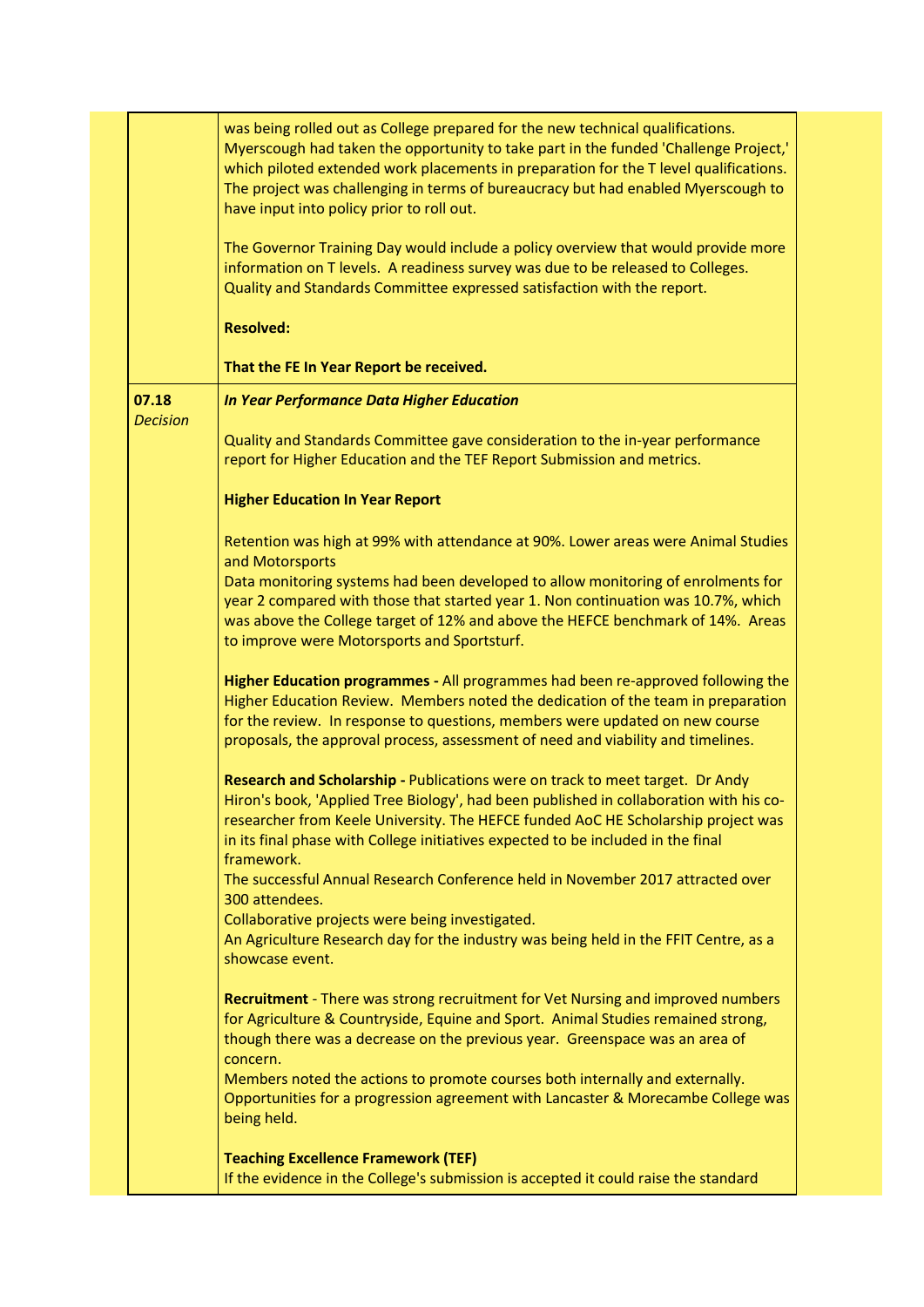|                          | from Silver to Gold, which is the highest level. The submission did articulate that the<br>metrics for highly skilled employment, specifically in relation to Veterinary Nursing,<br>do not accurately reflect the actual outcomes. College will receive notification of the<br>outcome in May or June 2018.                                                                                                                                                                                                                   |
|--------------------------|--------------------------------------------------------------------------------------------------------------------------------------------------------------------------------------------------------------------------------------------------------------------------------------------------------------------------------------------------------------------------------------------------------------------------------------------------------------------------------------------------------------------------------|
|                          | <b>Student Experience</b><br>The National Student Survey (NSS) was due to be launched. Students were engaged<br>in the quality enhancement process to take forward actions from the previous year's<br><b>NSS outcomes</b>                                                                                                                                                                                                                                                                                                     |
|                          | <b>Resolved:</b>                                                                                                                                                                                                                                                                                                                                                                                                                                                                                                               |
|                          | That the HE In year Performance report be received.                                                                                                                                                                                                                                                                                                                                                                                                                                                                            |
| 08.18<br><b>Decision</b> | In Year Performance Data Apprenticeships and Skills                                                                                                                                                                                                                                                                                                                                                                                                                                                                            |
|                          | Quality and Standards Committee gave consideration to the Apprenticeship and Skills<br>Performance Report 2017 / 2018, which provided a summary of strengths, areas for<br>improvement and actions taken and their impact.                                                                                                                                                                                                                                                                                                     |
|                          | Restructure - Richenda Yates had been appointed Head of Apprenticeship & Skills<br>alongside her role as Short Courses Manager. The Employer Services Team had been<br>restructured to strengthen these changes so providing a 'one stop shop' for employer<br>enquiries for apprenticeships, industry and leisure short courses. This enables<br>development of new provision to maximise the Adult Education Budget.                                                                                                         |
|                          | Apprenticeship Performance Boards had been developed and proving a success.                                                                                                                                                                                                                                                                                                                                                                                                                                                    |
|                          | Work on CPD and employment packages had yielded a decrease in staff turnover and<br>were expected to aid recruitment.                                                                                                                                                                                                                                                                                                                                                                                                          |
|                          | Recruitment - 2016 /17 had showed a near 25% increase in numbers against national<br>decline. The Myerscough training and delivery model continued to project growth<br>with applicants at 31 January 2017 being 317 to 285 at the same point last year. The<br>Construction Plant area continued to present problems with staff recruitment.                                                                                                                                                                                  |
|                          | Performance - Overall 143 of 275 best case completers have end dates between<br>February and 31 July 2018. To date that equated to 61.4% success with best case<br>82.6%                                                                                                                                                                                                                                                                                                                                                       |
|                          | Timely 145 of the 295 best case completers had end dates between February and 31<br>July 2018. To date that equated to 28% with a best case of 72.9%.<br>Horticulture was the largest area of provision and still growing. Enhanced monitoring<br>and a full review was in progress as the rapid growth was affecting quality.<br>Rail Engineering was in its first year of delivery with excellent progress.<br>Analysis of withdrawals was provided. The top reason for students leaving was, 'left<br>industry/employment'. |
|                          | Levy - 60 learners, 40% of current in-year enrolments, higher than predicted, were<br>enrolled through the levy system. Several large employers had signed up to<br>Myerscough as their exclusive provider.                                                                                                                                                                                                                                                                                                                    |
|                          | Erasmus International ESF Funded Projects - The 'virtual learning environments and<br>interactive sources' project was ending. Governors would be invited to the final<br>dissemination event in early summer. A new project on digitalising information,                                                                                                                                                                                                                                                                      |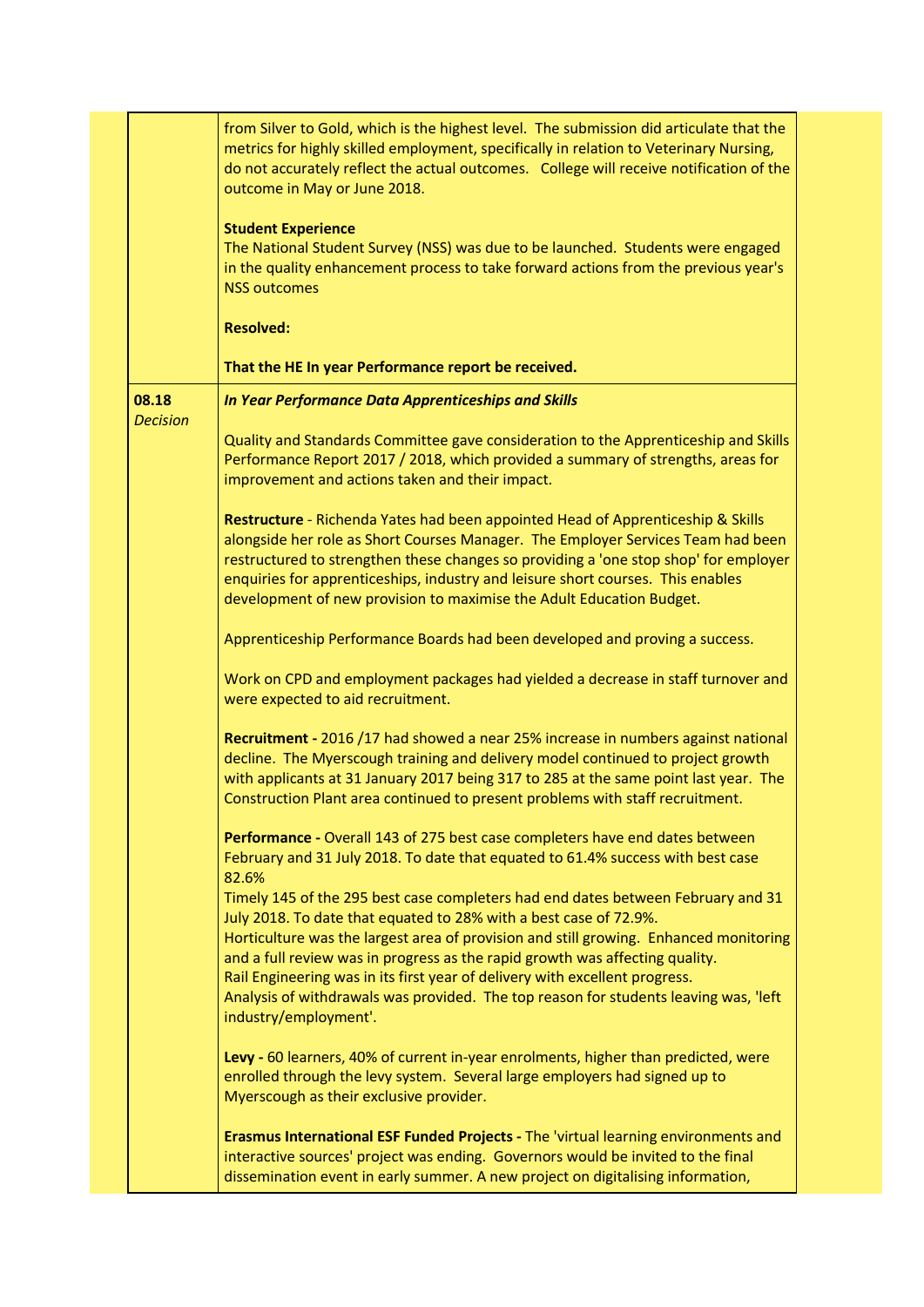|                          | advice and guidance (IGS) was underway.                                                                                                                                                                                                                                                                                                                                                                             |
|--------------------------|---------------------------------------------------------------------------------------------------------------------------------------------------------------------------------------------------------------------------------------------------------------------------------------------------------------------------------------------------------------------------------------------------------------------|
|                          | Success - Details of Myerscough student successes and Awards Ceremonies was<br>noted.                                                                                                                                                                                                                                                                                                                               |
|                          | Teaching learning and Assessments - 24% of observations had taken place.<br>All grades were at the high levels 1 and 2 with an increase in teachers achieving<br>Grade 1                                                                                                                                                                                                                                            |
|                          | Key Areas For Improvement - included introduction of 'sign up service standards' to<br>aid timely enrolments, attention to Administrative support required through the<br>various new processes brought about by the levy system and other changes in the<br>sector                                                                                                                                                 |
|                          | National Apprentice Week was 5th to 11th March - Initiatives were noted which<br>included the Vice Principal being an apprentice for a day and production of case<br>study videos by Myerscough's E-Learning Apprentice.                                                                                                                                                                                            |
|                          | <b>Resolved:</b>                                                                                                                                                                                                                                                                                                                                                                                                    |
|                          | That the Workplace Learning Performance Report be received.                                                                                                                                                                                                                                                                                                                                                         |
| 09.18                    | <b>Quality Improvement Plan 2017-2018 Progress Report</b>                                                                                                                                                                                                                                                                                                                                                           |
| <b>Decision</b>          | Quality and Standards Committee gave consideration to the progress on the Quality<br>Improvement Plan 2017-2018.                                                                                                                                                                                                                                                                                                    |
|                          | At this stage in the academic year all but one item remained open as actions were<br>ongoing. The action concerning information, advice and guidance (IAG) on careers<br>was completed.                                                                                                                                                                                                                             |
|                          | There was close monitoring of Equality Diversity and Inclusion and in response to<br>questions members noted that there were no significant achievement gaps. It was<br>pleasing that 19 plus learners were achieving in line with their peers.<br>Members noted a focus on the performance of Greenspace students. They sought<br>assurance on the monitoring of performance and actions around online programmes. |
|                          | <b>Resolved:</b>                                                                                                                                                                                                                                                                                                                                                                                                    |
|                          | That the Quality Improvement Plan Update be received.                                                                                                                                                                                                                                                                                                                                                               |
| 09.18<br><b>Decision</b> | <b>Learner Voice</b>                                                                                                                                                                                                                                                                                                                                                                                                |
|                          | Quality and Standards Committee gave consideration to the report on the various<br>Learner Voice surveys and initiatives that served to collect learner views, their<br>perception of the College and involve learners in decision making.<br>Overall feedback was positive. Actions were fed back to students by various means                                                                                     |
|                          | including 'You Said We Did' posters.<br>Learner Voice data was regularly reviewed at the Curriculum Quality Group and the<br>Quality Monitoring Strategy Meeting and fed into academic and support self-<br>assessment reports.                                                                                                                                                                                     |
|                          | Members noted a good response to induction surveys with learner satisfaction T 95%<br>and above.                                                                                                                                                                                                                                                                                                                    |
|                          |                                                                                                                                                                                                                                                                                                                                                                                                                     |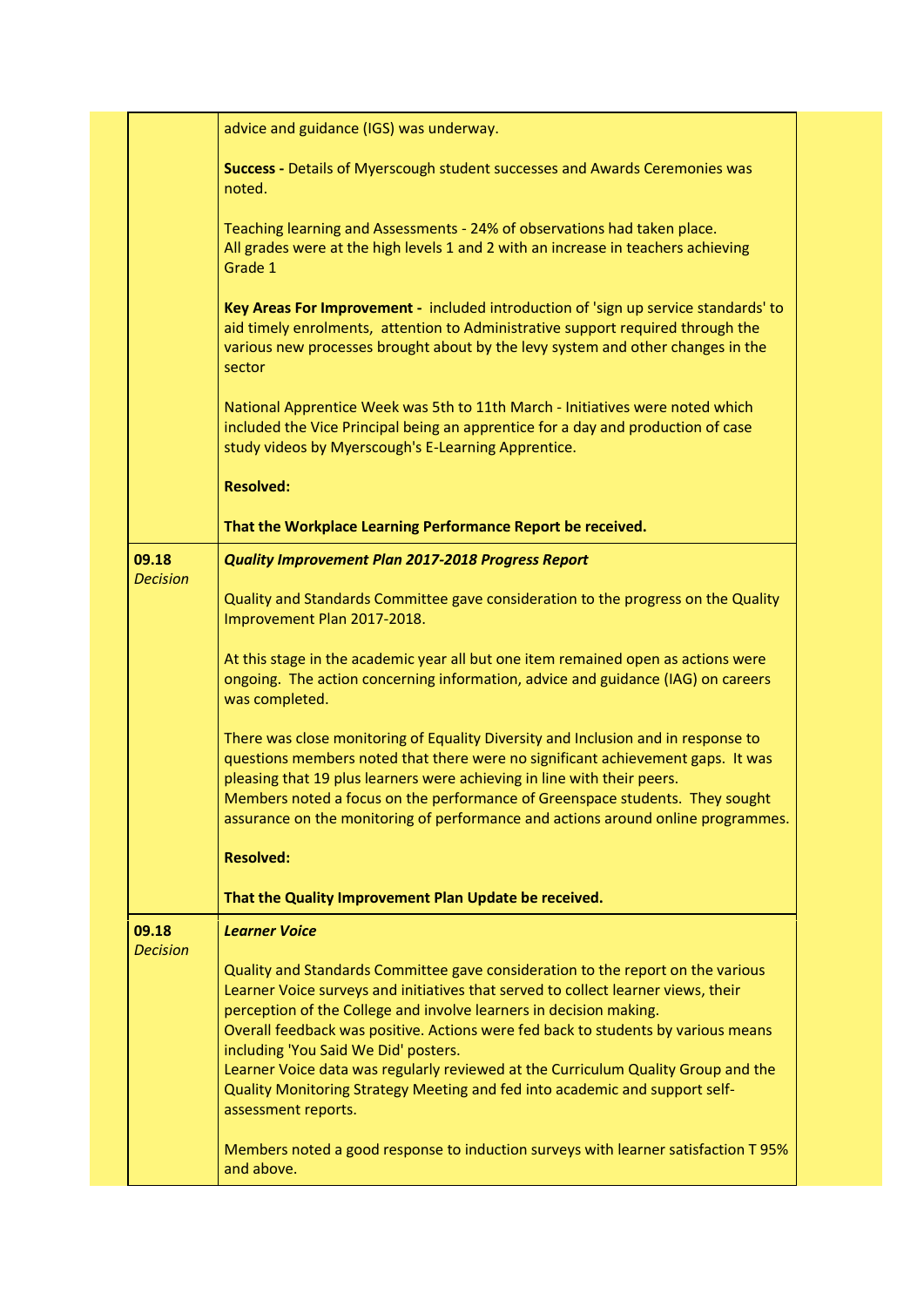|                 | Members noted improvement targets and actions being taken.                                                                                                                                                                                                                                                                                                                                                                                                                            |
|-----------------|---------------------------------------------------------------------------------------------------------------------------------------------------------------------------------------------------------------------------------------------------------------------------------------------------------------------------------------------------------------------------------------------------------------------------------------------------------------------------------------|
|                 | <b>Resolved:</b>                                                                                                                                                                                                                                                                                                                                                                                                                                                                      |
|                 | That the Learner Voice Report be received                                                                                                                                                                                                                                                                                                                                                                                                                                             |
| 10.18           | <b>Teaching, Learning and Assessment Report</b>                                                                                                                                                                                                                                                                                                                                                                                                                                       |
| <b>Decision</b> | Quality and Standards Committee gave consideration to the Teaching, Learning and<br>Assessment report, which provided an overview of academic data and analysis of<br>teaching, learning and assessment in line with the College strategic aim to provide an<br>outstanding teaching and learning experience.                                                                                                                                                                         |
|                 | Members commented on the detailed report with the Vice Principal supporting<br>discussions and answering questions.                                                                                                                                                                                                                                                                                                                                                                   |
|                 | Lesson Observations - 46% of staff had been observed. Members were pleased to<br>note that to date 98% of lessons were graded as 1 or 2 with an upward trend in<br>Grade 1 observations. The number observed at this stage was lower, though more in<br>depth than the previous year due to the roll out of a new coaching / reflective based<br>system. Members were pleased to hear that on the whole the system was welcomed<br>by staff. Members noted the areas for improvement. |
|                 | LANDEX had identified that the Apprenticeship Area Team Construction Plant / Rail<br>Engineering required additional support as there had been a significant change in<br>staffing and problems retaining and recruiting staff.                                                                                                                                                                                                                                                       |
|                 | Members noted teaching staff engagement with the strong CPD programme, which<br>offered all areas that had not made Grade 1 additional support. The Teaching and<br>Learning Fair would be held later in the month.                                                                                                                                                                                                                                                                   |
|                 | The transition from Apprenticeship Frameworks to Standards was underway with<br>attention given to the College framework to support such.                                                                                                                                                                                                                                                                                                                                             |
|                 | Quality Assurance - Support to teams was increased in advance of external<br>verification activities. There had been successful outcomes from all awarding body<br>centre reviews and approval visits as well as positive outcomes from all the<br>Apprenticeship & Skills sampling visits.<br>There was support for areas delivering new technical qualifications.                                                                                                                   |
|                 | There was improved planning and tracking of Apprenticeship & Skills quality related<br>activities.                                                                                                                                                                                                                                                                                                                                                                                    |
|                 | <b>Resolved:</b>                                                                                                                                                                                                                                                                                                                                                                                                                                                                      |
|                 | That the Teaching, Learning and Assessment Report be received                                                                                                                                                                                                                                                                                                                                                                                                                         |
| 11.18           | <b>Landex - Peer Review Report</b>                                                                                                                                                                                                                                                                                                                                                                                                                                                    |
| <b>Decision</b> | The Landex Peer Review for Myerscough was carried out in December 2017.<br>Myerscough Staff were to carry out peer reviews for Easton & Otley College and<br>Hartpury College.                                                                                                                                                                                                                                                                                                        |
|                 | Quality & Standards Committee noted actions required:                                                                                                                                                                                                                                                                                                                                                                                                                                 |
|                 |                                                                                                                                                                                                                                                                                                                                                                                                                                                                                       |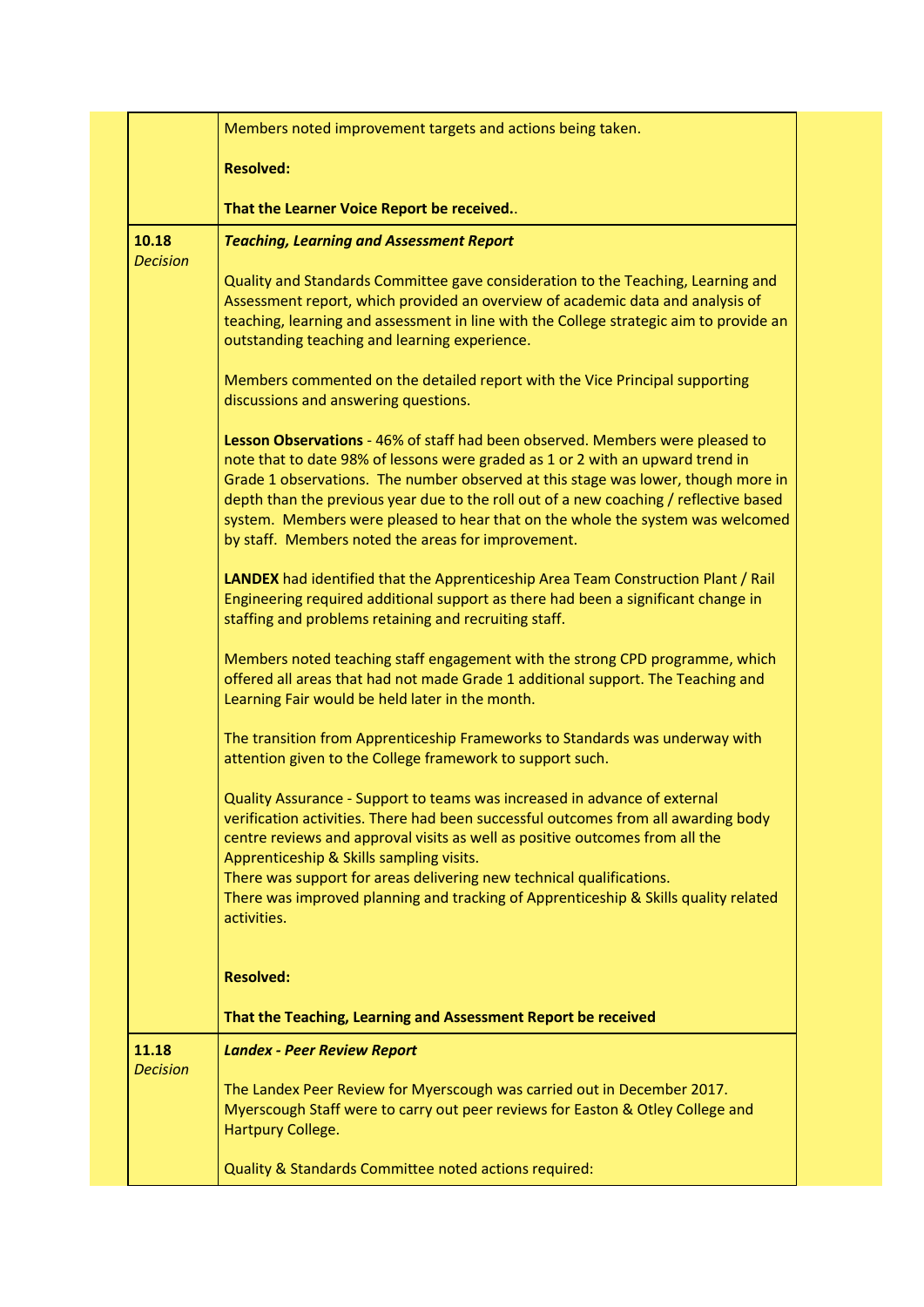|                          | Review the size and training of the observation team to ensure a consistency<br>$\bullet$<br>in the quality of professional dialogue (coaching) within the new process.<br>Mechanisms to measure the impact of the new observation process.<br>$\bullet$<br>Ensuring all QIP actions have measurable milestones and outcomes to assess<br>$\bullet$<br>impact and progress<br>Developing a differentiated duties programme for Agriculture learners on<br>$\bullet$<br>the farm<br>Assessing the quality and effectiveness of the tracking and monitoring of<br>$\bullet$<br>learner progress on the new technical qualifications<br>Further TLA training and support in some areas on planning for learning and<br>$\bullet$<br>measuring progress in lessons, as well as the pedagogical approach to<br>teaching to an exam assessed curriculum. |
|--------------------------|----------------------------------------------------------------------------------------------------------------------------------------------------------------------------------------------------------------------------------------------------------------------------------------------------------------------------------------------------------------------------------------------------------------------------------------------------------------------------------------------------------------------------------------------------------------------------------------------------------------------------------------------------------------------------------------------------------------------------------------------------------------------------------------------------------------------------------------------------|
|                          | Members noted the value of benchmarking and external reviews.<br><b>Resolved:</b>                                                                                                                                                                                                                                                                                                                                                                                                                                                                                                                                                                                                                                                                                                                                                                  |
|                          | That the Landex Peer Review be received.                                                                                                                                                                                                                                                                                                                                                                                                                                                                                                                                                                                                                                                                                                                                                                                                           |
| 12.18<br><b>Decision</b> | <b>EDI Annual Report Action Plan - Update</b><br>Quality and Standards Committee gave consideration to the Equality and Diversity<br>Improvement Plan update and noted significant progress.<br>Members noted good progress on the mental health strategy and equality<br>analysis. The safeguarding / Equality Diversity and Inclusion Governor, Jane Booker<br>would attend the College's EDI Strategy Group.                                                                                                                                                                                                                                                                                                                                                                                                                                    |
|                          | <b>Resolved:</b>                                                                                                                                                                                                                                                                                                                                                                                                                                                                                                                                                                                                                                                                                                                                                                                                                                   |
|                          | That the EDI Annual Report Action Plan Update be received.                                                                                                                                                                                                                                                                                                                                                                                                                                                                                                                                                                                                                                                                                                                                                                                         |
| 13.18<br><b>Decision</b> | <b>Statutory Risk Register</b><br>Quality & Standards gave consideration to the report containing the risks relevant to<br>the Quality & Standards Committee.<br>Members noted recruitment strategies and continued difficulties in filling vacancies<br>within Construction Plant.<br>It was agreed that the delivery of T levels and introduction of end assessments for                                                                                                                                                                                                                                                                                                                                                                                                                                                                         |
|                          | apprentices be incorporated in the register.                                                                                                                                                                                                                                                                                                                                                                                                                                                                                                                                                                                                                                                                                                                                                                                                       |
|                          | <b>Resolved:</b>                                                                                                                                                                                                                                                                                                                                                                                                                                                                                                                                                                                                                                                                                                                                                                                                                                   |
|                          | That the Strategic risk Register be received subject to the addition described above.                                                                                                                                                                                                                                                                                                                                                                                                                                                                                                                                                                                                                                                                                                                                                              |
| 14.18<br><b>Decision</b> | <b>Ofsted Residential Inspection Report</b><br>Quality & Standards Committee gave consideration to the report on the Ofsted<br>Residential Inspection carried out on the 5 - 7 December 2017 and subsequent Post<br>Inspection Action Plan. A challenge on a point of accuracy had been made,                                                                                                                                                                                                                                                                                                                                                                                                                                                                                                                                                      |